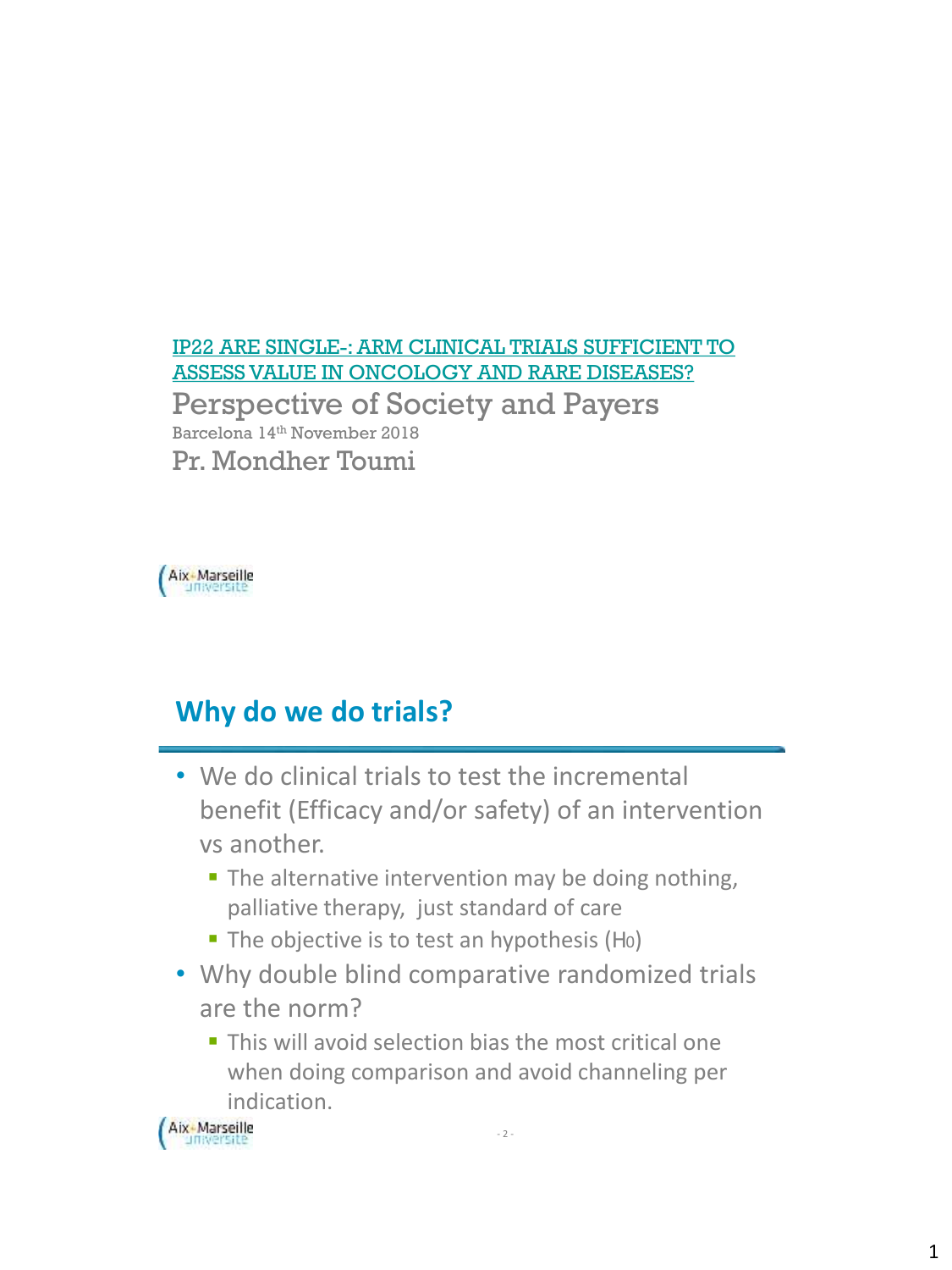# **Risk associated to Single Arm Trial (SAT)**

- Without reliable evidence there is a risk to accept product that may later prove to harm patient or not bring expected benefit
	- Unethical from the society perspective
- EUnetHTA concluded in it's guidelines that adding non randomized studies requested substantial assessment efforts and failed to impact the conclusion effort
	- Not valuable for gaining patients access

Aix-Marseille

## **"Dramatic effect" (ICH E10)**

• Use of the external control design is restricted to situations in which the effect of treatment is dramatic and the usual course of the disease highly predictable;

- 3 -

- Start with externally controlled trial and switch to RCT (or stop) if effect not dramatic;
	- What is the threshold for "dramatic"?
	- **Based on what outcome?**
	- Can we operationalise the concept?

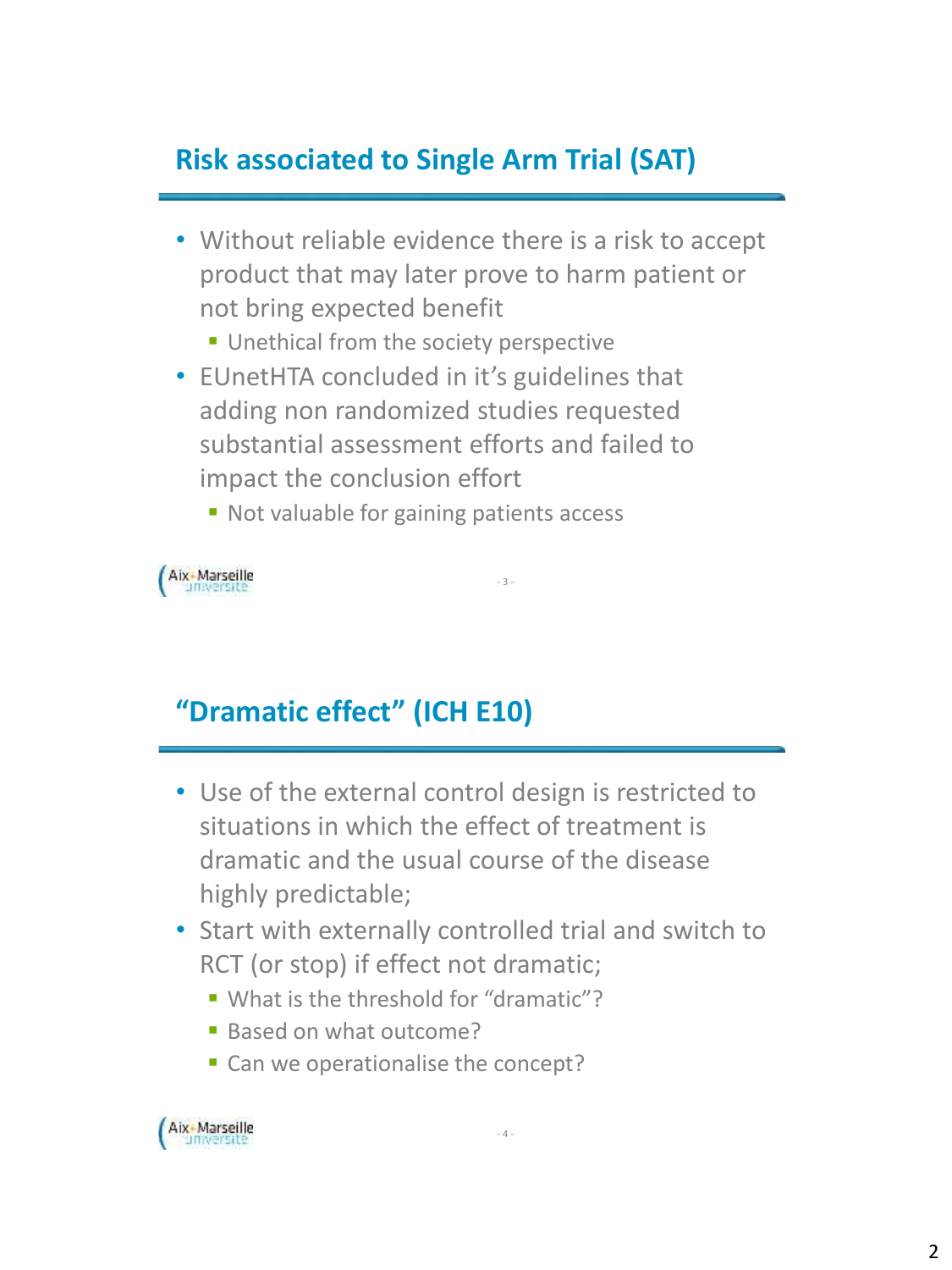## **Is Rarity an obstacle to Running RCT?**

- **[Rare cancers are not so rare: the rare cancer burden in Europe.](https://www.ncbi.nlm.nih.gov/pubmed/22033323)** Eur J Cancer. 2011 Nov;47(17):2493-511
	- [Gatta](https://www.ncbi.nlm.nih.gov/pubmed/?term=Gatta G[Author]&cauthor=true&cauthor_uid=22033323) G<sup>1</sup>, [van der Zwan](https://www.ncbi.nlm.nih.gov/pubmed/?term=van der Zwan JM[Author]&cauthor=true&cauthor_uid=22033323) JM, [Casali](https://www.ncbi.nlm.nih.gov/pubmed/?term=Casali PG[Author]&cauthor=true&cauthor_uid=22033323) PG, [Siesling](https://www.ncbi.nlm.nih.gov/pubmed/?term=Siesling S[Author]&cauthor=true&cauthor_uid=22033323) S, [Dei Tos](https://www.ncbi.nlm.nih.gov/pubmed/?term=Dei Tos AP[Author]&cauthor=true&cauthor_uid=22033323) AP, [Kunkler](https://www.ncbi.nlm.nih.gov/pubmed/?term=Kunkler I[Author]&cauthor=true&cauthor_uid=22033323) I, [Otter R,](https://www.ncbi.nlm.nih.gov/pubmed/?term=Otter R[Author]&cauthor=true&cauthor_uid=22033323) Licitra L, [Mallone](https://www.ncbi.nlm.nih.gov/pubmed/?term=Mallone S[Author]&cauthor=true&cauthor_uid=22033323) S, [Tavilla](https://www.ncbi.nlm.nih.gov/pubmed/?term=Tavilla A[Author]&cauthor=true&cauthor_uid=22033323) A, [Trama](https://www.ncbi.nlm.nih.gov/pubmed/?term=Trama A[Author]&cauthor=true&cauthor_uid=22033323) A, [Capocaccia](https://www.ncbi.nlm.nih.gov/pubmed/?term=Capocaccia R[Author]&cauthor=true&cauthor_uid=22033323) R; [RARECARE working group.](https://www.ncbi.nlm.nih.gov/pubmed/?term=Licitra L[Author]&cauthor=true&cauthor_uid=22033323)
	- **EX** Centers of excellence for rare cancers or groups of rare cancers could provide the necessary organizational structure and critical mass for carrying out clinical trials and developing alternative approaches to clinical experimentation for these cancers.
- **No clear operational rules for designing and accepting SAT at regulatory**
	- To be acceptable manufacturers should prove that randomized control trial was not feasible
	- A check list for feasibility assessment should be developed by stakeholders
- **US oncologists call for government regulation to curb drug price rises**  BMJ 2015; 351 Michael Mac Carthy
	- Out of 36 drugs approved by FDA for cancer …/… 19 were approved on response and 17 PFS…/… Ultimately 4 years later only 5 happen to improve survival, 18 failled and for 13 it was

- 5 -



#### **Single Arm Study Acceptability**